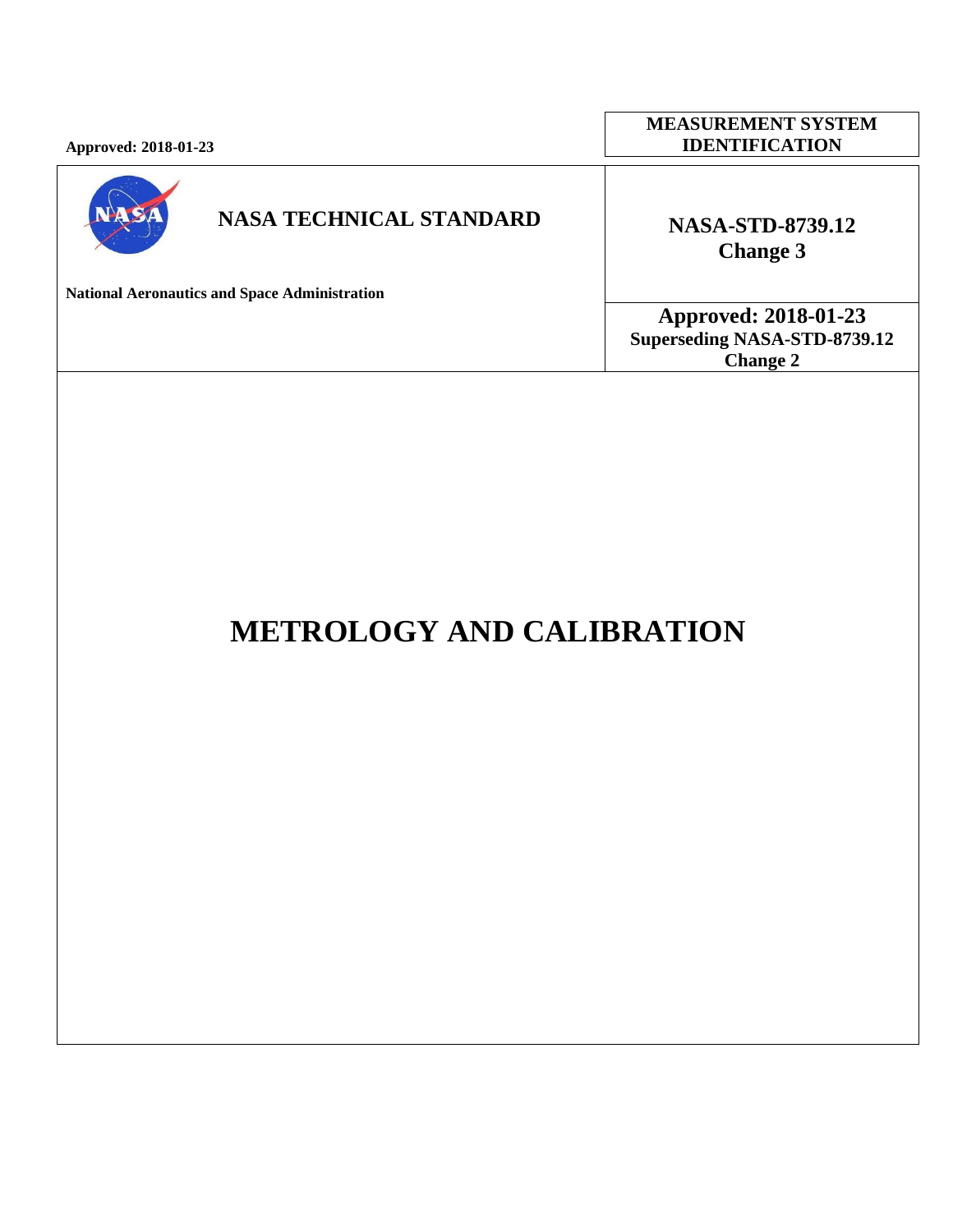## **DOCUMENT HISTORY LOG**

<span id="page-1-0"></span>

| <b>Status</b>   | Document<br>Revision | <b>Approval Date</b> | Description                                                                                                                                                                                                                                                                                                                                                                                                                                                                      |
|-----------------|----------------------|----------------------|----------------------------------------------------------------------------------------------------------------------------------------------------------------------------------------------------------------------------------------------------------------------------------------------------------------------------------------------------------------------------------------------------------------------------------------------------------------------------------|
| <b>Baseline</b> |                      | 2018-01-23           | <b>Initial Release</b>                                                                                                                                                                                                                                                                                                                                                                                                                                                           |
| Change          | 1                    | 2018-03-20           | Added revision dates for the following<br>documents and reorganized alphabetically<br>in section 2.3 under Applicable Documents:<br>SAE AS9003, SAE AS9100, ISO 900, and<br>JCGM 200. Deleted the following<br>documents from the Applicable Documents<br>and References section: ESD ADV1.0-2017<br>and ESD Association Advisory for<br>Electrostatic Discharge Terminology -<br>Glossary. Moved reference documents from<br>Appendix A to section 2 and renamed<br>Appendix B. |
| Change          | $\overline{2}$       | 2021-04-05           | Updated revision for ISO/IEC 17025 from<br>2005 to 2017.                                                                                                                                                                                                                                                                                                                                                                                                                         |
| Change          | 3                    | 2022-02-07           | Replaced reference to NPD 8730.5 with<br>NPR 8735.2.                                                                                                                                                                                                                                                                                                                                                                                                                             |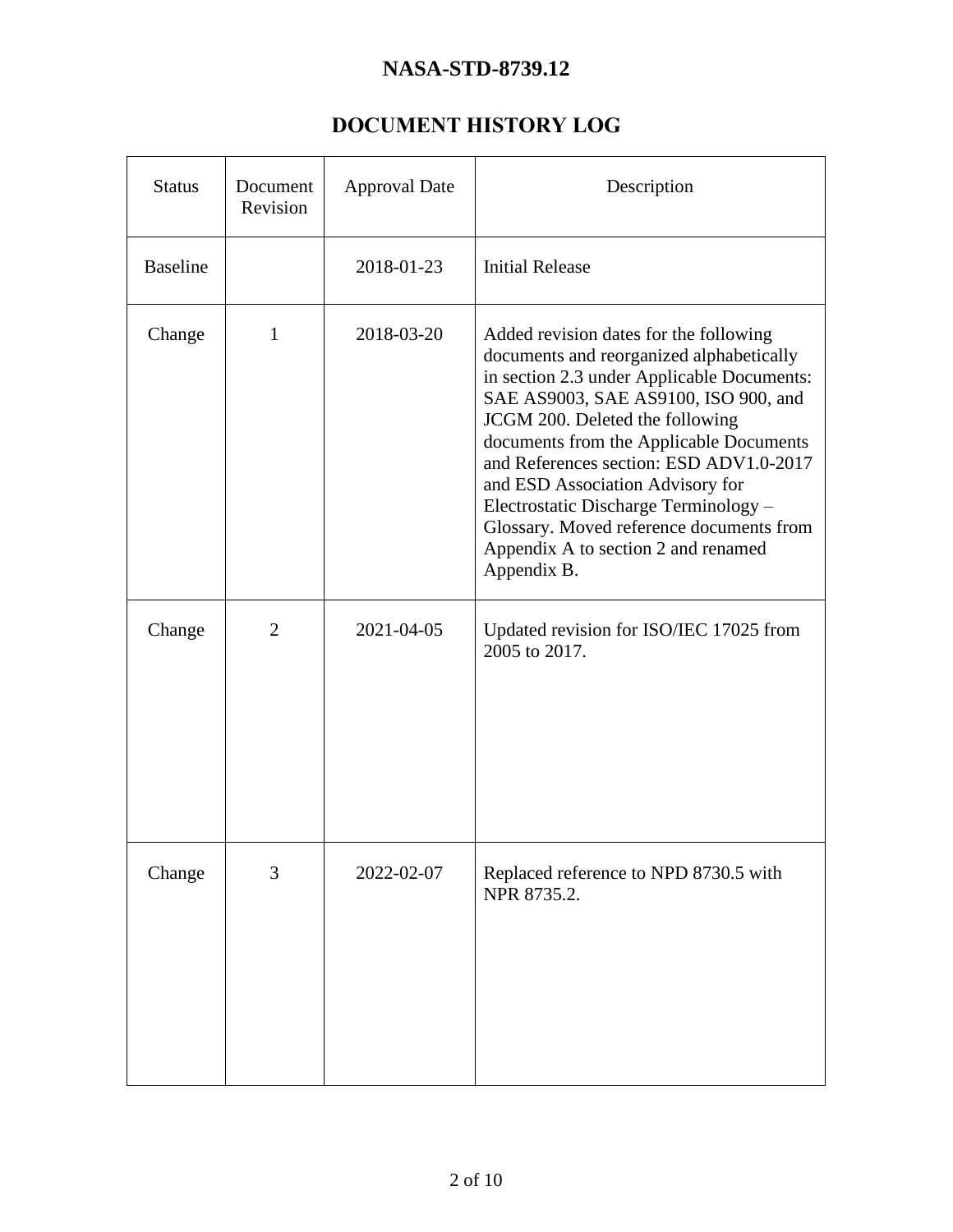#### **NASA-STD-8739.12**

#### **FOREWORD**

This NASA Technical Standard is published by the National Aeronautics and Space Administration (NASA) to provide uniform metrology and calibration requirements for processes, procedures, practices, and methods that have been endorsed as standard for NASA applications.

This NASA Technical Standard is approved for use by NASA Headquarters and NASA Centers and Facilities and may be cited in contract, program, and other Agency documents as a technical requirement. It may also apply to the Jet Propulsion Laboratory and other contractors to the extent specified or referenced in applicable contracts.

This NASA Technical Standard establishes technical requirements to ensure the accuracy of measurements affecting safety and mission success through the proper selection, calibration, and use of Measuring and Test Equipment (MTE) that is traceable through the National Institute of Standards and Technology (NIST), or an institution recognized by NIST, to the International System of Units (SI) by an unbroken chain of calibrations.

This NASA Technical Standard was developed by NASA Headquarters Office of Safety and Mission Assurance. Requests for information, corrections, or additions to this standard should be submitted to the NASA, Office of Safety and Mission Assurance (OSMA), by email to Agency-SMA-Policy-Feedback@mail.nasa.gov or via the "Submit Feedback" link at https://standards.nasa.gov.

Terrence W. Wilcut

Chief, Safety and Mission Assurance

3 of 10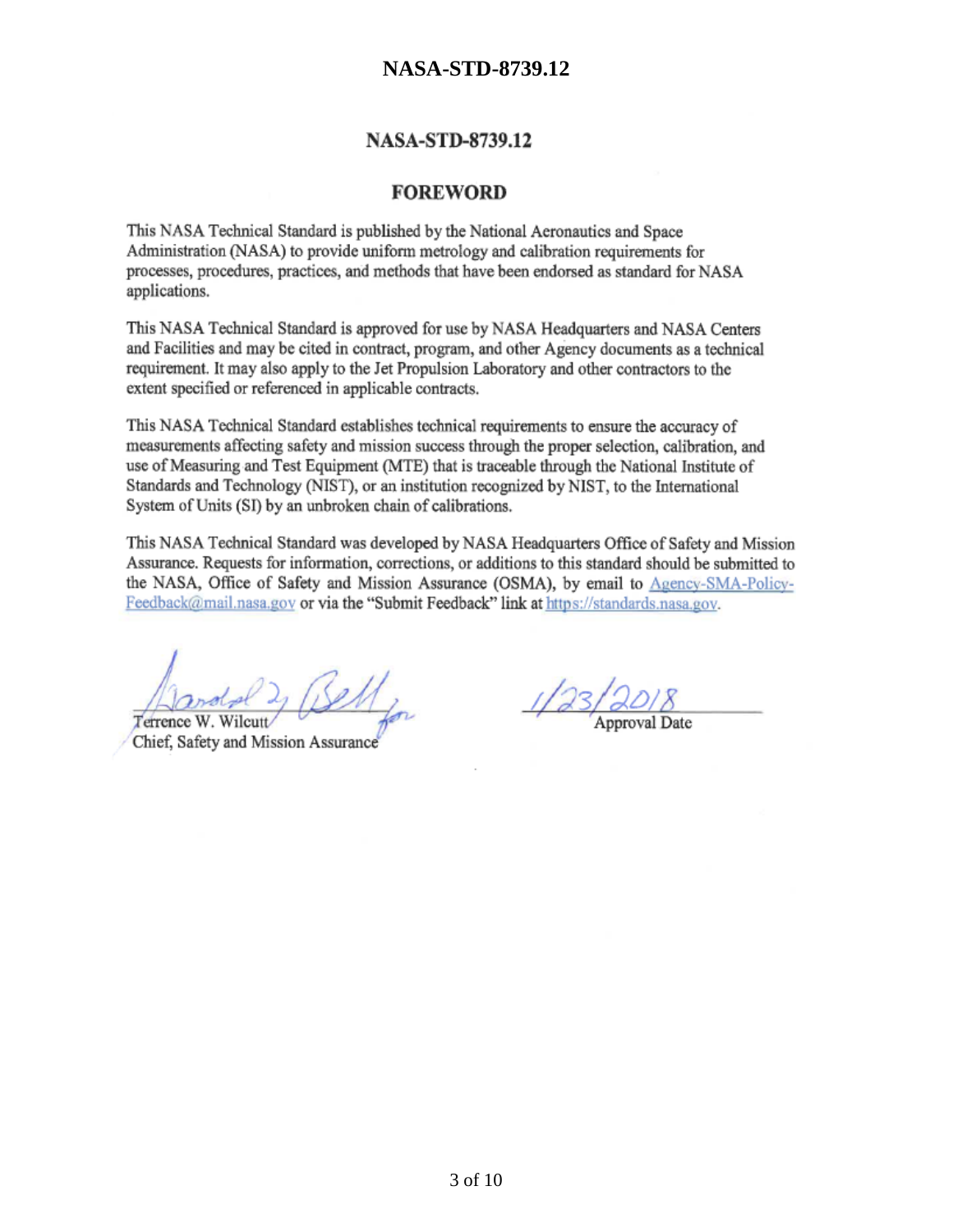## **TABLE OF CONTENTS**

<span id="page-3-0"></span>

| 1.               |                                                                           |  |
|------------------|---------------------------------------------------------------------------|--|
| 1.1              |                                                                           |  |
| 1.2              |                                                                           |  |
| 1.3              |                                                                           |  |
| 2.<br>2.1<br>2.2 |                                                                           |  |
| 3.<br>3.1<br>3.2 |                                                                           |  |
|                  |                                                                           |  |
| $\overline{4}$ . |                                                                           |  |
| 4.1              |                                                                           |  |
| 4.2              |                                                                           |  |
| 4.3              | Probability of False Acceptance (PFA), Applies only to ANSI/NCSL Z540.3 8 |  |
| 4.4              |                                                                           |  |
| 4.5              |                                                                           |  |
| 4.6              |                                                                           |  |

<span id="page-3-1"></span>APPENDIX A.

## **LIST OF APPENDICES**

| FUNCTIONS AND CONDITIONS REQUIRING CALIBRATED |  |
|-----------------------------------------------|--|
|                                               |  |

## **LIST OF TABLES**

<span id="page-3-2"></span>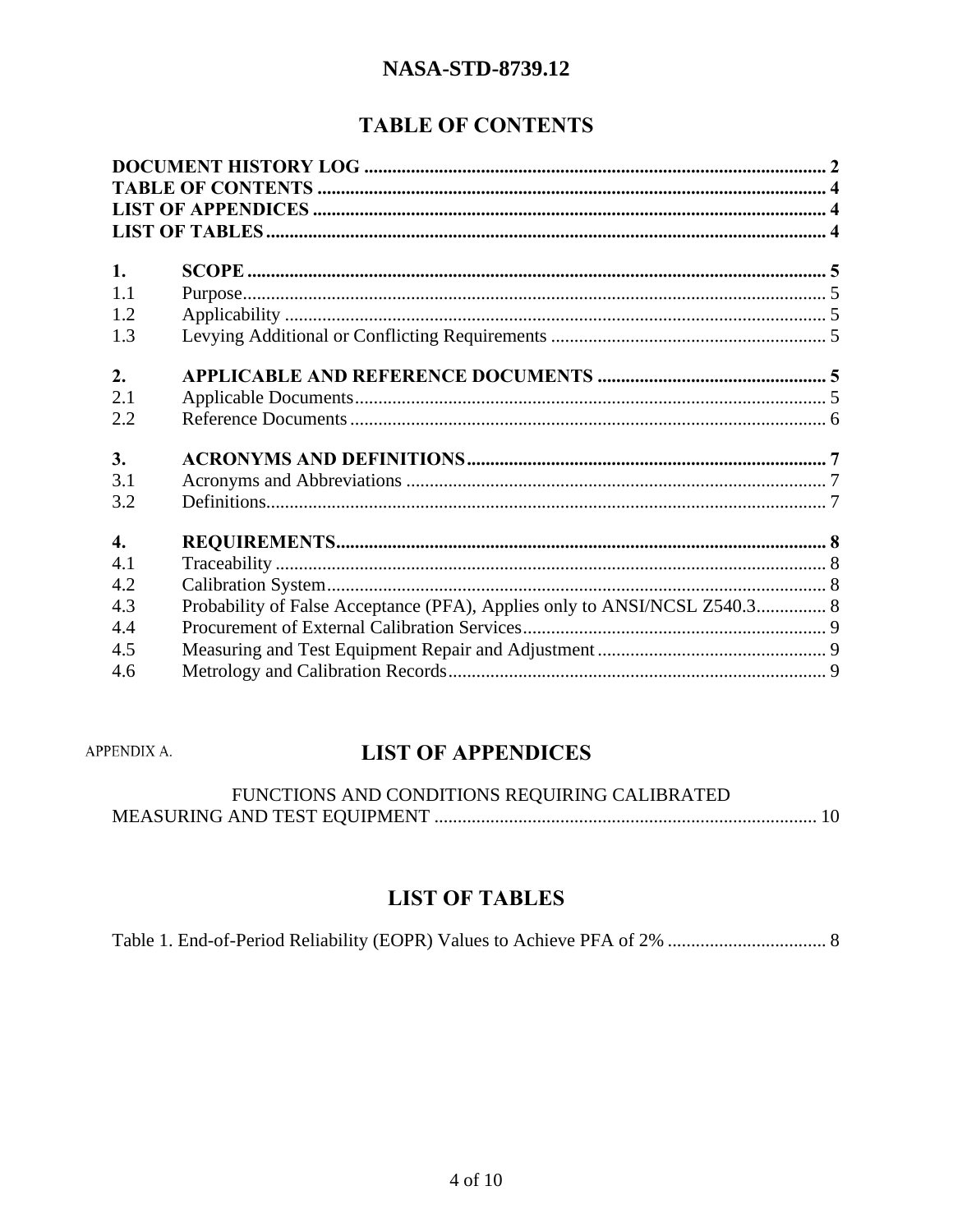## **METROLOGY AND CALIBRATION**

## <span id="page-4-0"></span>**1. SCOPE**

#### <span id="page-4-1"></span>**1.1 Purpose**

The purpose of this NASA Technical Standard is to ensure the accuracy of measurements affecting safety and mission success through the proper selection, calibration, and use of Measuring and Test Equipment (MTE).

#### <span id="page-4-2"></span>**1.2 Applicability**

1.2.1 This NASA Technical Standard is approved for use by NASA Headquarters and NASA Centers, including Component Facilities and Technical and Service Support Centers, and may be cited in contract, program, and other Agency documents as a technical requirement. This Standard may also apply to the Jet Propulsion Laboratory or to other contractors, grant recipients, or parties to agreements to the extent specified or referenced in their contracts, grants, or agreements.

1.2.2 This standard is applicable to measurement applications where quantitative data accuracy is necessary in order to ensure safety and mission success, as identified in appendix A.

1.2.3 This standard does not apply where a high level of accuracy is not a consideration, such as certain types of processes monitoring, "indication only," or "reference only" purposes.

#### <span id="page-4-3"></span>**1.3 Levying Additional or Conflicting Requirements**

1.3.1 Organization-specific calibration requirements not contained in this publication or standards referenced herein shall be formally documented prior to implementation. The term organization includes NASA programs and projects, NASA Centers, and NASA contractors and subcontractors upon which this standard has been contractually invoked.

1.3.2 The requirement established in this NASA Technical Standard do not supersede or waive requirements found in other Agency documents.

## <span id="page-4-4"></span>**2. APPLICABLE AND REFERENCE DOCUMENTS**

#### <span id="page-4-5"></span>**2.1 Applicable Documents**

2.1.1 The documents listed in this section contain provisions that constitute requirements of this Standard as cited in the text. Use of more recent issues of cited documents may be authorized by the responsible Technical Authority.

2.1.2 The applicable documents are accessible at https://standards.nasa.gov or may be obtained directly from the Standards Developing Body or other document distributors.

2.1.3 Government Documents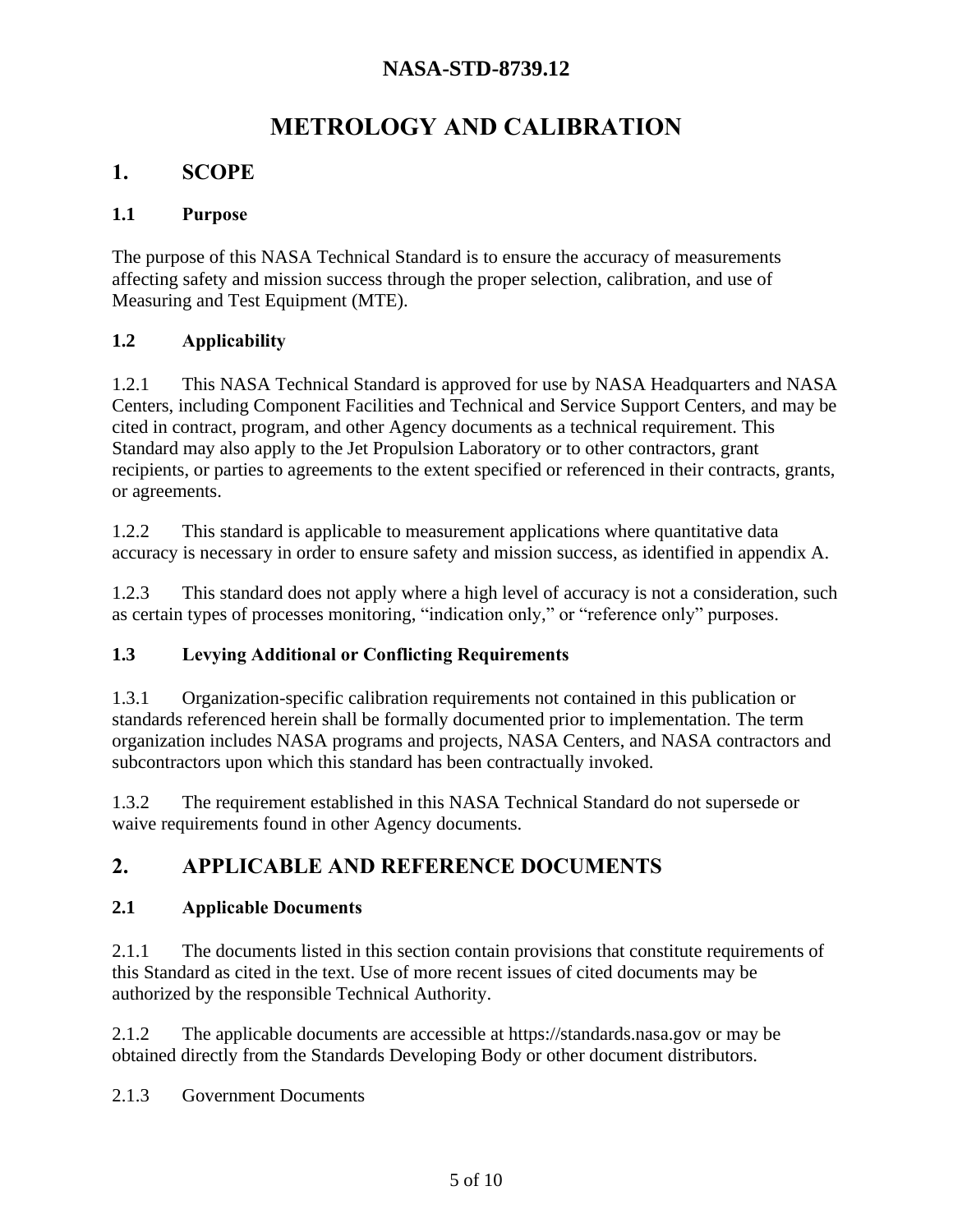| NPR 1441.1                      | <b>NASA Records Management Program Requirements</b>                                                                                                                                                                                                             |
|---------------------------------|-----------------------------------------------------------------------------------------------------------------------------------------------------------------------------------------------------------------------------------------------------------------|
| NPR 8735.2                      | Hardware Quality Assurance Program Requirements for<br>Programs and Projects                                                                                                                                                                                    |
| <b>NRRS</b> 1441.1              | <b>NASA Records Retention Schedules</b>                                                                                                                                                                                                                         |
| <b>Non-Government Documents</b> |                                                                                                                                                                                                                                                                 |
| (R2002)                         | ANSI/NCSL Z540.1-1994 Calibration Laboratories and Measuring and Test<br>Equipment - General Requirements (Note: ANSI/NCSL<br>Z540.1-1994 was withdrawn by ANSI from its<br>documentary review and revision process but remains<br>available for sale and use.) |
| (R2013)                         | ANSI/NCSL Z540.3-2006 Requirements for the Calibration of Measuring and Test<br>Equipment                                                                                                                                                                       |
| ISO/IEC 17025:2017              | General Requirements for the Competence of Testing and<br><b>Calibration Laboratories</b>                                                                                                                                                                       |
| ANSI/ESD S20.20-2014            | Standard for the Development of an Electrostatic Discharge<br>Control Program for Protection of Electrical and Electronic<br>Parts, Assemblies and Equipment (Excluding Electrically<br><b>Initiated Explosive Devices)</b>                                     |
| SAE AS9003A (2012)              | Inspection and Test Quality Systems Requirements for<br>Aviation, Space and Defense Organizations                                                                                                                                                               |
| SAE AS9100D (2016)              | Quality Management Systems - Requirements for<br>Aviation, Space, and Defense Organizations                                                                                                                                                                     |
| ISO 9001:2015(E)                | <b>Quality Management Systems - Requirements</b>                                                                                                                                                                                                                |
| <b>JCGM 200:2012</b>            | International Vocabulary of Metrology - Basic and General<br>Concepts and Associated Terms (VIM)                                                                                                                                                                |

## <span id="page-5-0"></span>**2.2 Reference Documents**

 $2.1.4$ 

The following documents provide what is considered to be beneficial guidance and background information, but do not constitute requirements of this standard.

| NASA-HDBK-8739.19-2 Measuring and Test Equipment Specifications             |
|-----------------------------------------------------------------------------|
| NASA-HDBK-8739.19-3 Measurement Uncertainty Analysis Principles and Methods |
| NASA-HDBK-8739.19-4 Estimation and Evaluation of Measurement Decision Risk  |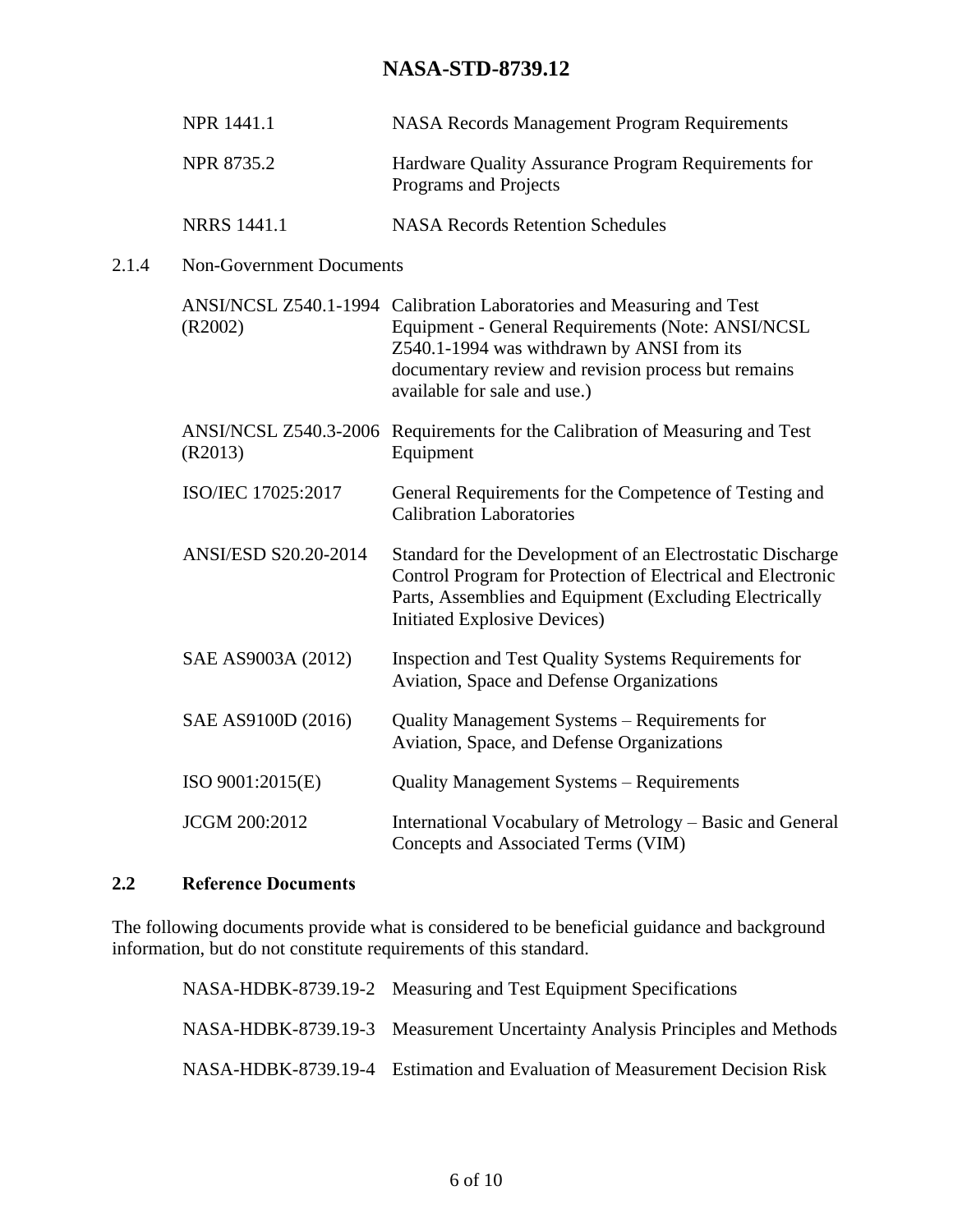## <span id="page-6-0"></span>**3. ACRONYMS AND DEFINITIONS**

#### <span id="page-6-1"></span>**3.1 Acronyms and Abbreviations**

| <b>ANSI</b> | <b>American National Standards Institute</b>     |
|-------------|--------------------------------------------------|
| <b>EOPR</b> | End of Period Reliability                        |
| <b>IEC</b>  | <b>International Electrotechnical Commission</b> |
| <b>ISO</b>  | International Organization for Standardization   |
| <b>JCGM</b> | Joint Committee for Guides in Metrology          |
| <b>MTE</b>  | Measuring and Test Equipment                     |
| <b>NCSL</b> | National Conference of Standards Laboratories    |
| <b>NIST</b> | National Institute of Standards and Technology   |
| <b>OEM</b>  | Original Equipment Manufacturer                  |
| <b>PFA</b>  | Probability of False Acceptance                  |
| <b>SI</b>   | International System of Units                    |
| VIM         | International Vocabulary of Metrology            |

#### <span id="page-6-2"></span>**3.2 Definitions**

The relevant definitions from JCGM 200, *International vocabulary of metrology – Basic and general concepts and associated terms (VIM)*, are applicable.

Calibration System: The set of interrelated or interacting elements necessary to maintain the measurement performance of measuring and test equipment to defined requirements. (ANSI/NCSL Z540.3, Requirements for the Calibration of Measuring and Test Equipment)

End of Period Reliability: The probability of an item of measuring and test equipment being in tolerance at the end of its assigned calibration interval.

Measuring and Test Equipment: The measuring instrument, measurement standard, reference material, or auxiliary apparatus, or a combination thereof, necessary to realize a measurement process.

*Note: This also includes individual items of equipment and measuring systems comprised of several items that are used in calibration, test, inspection, and verification. (ANSI/NCSL Z540.3)*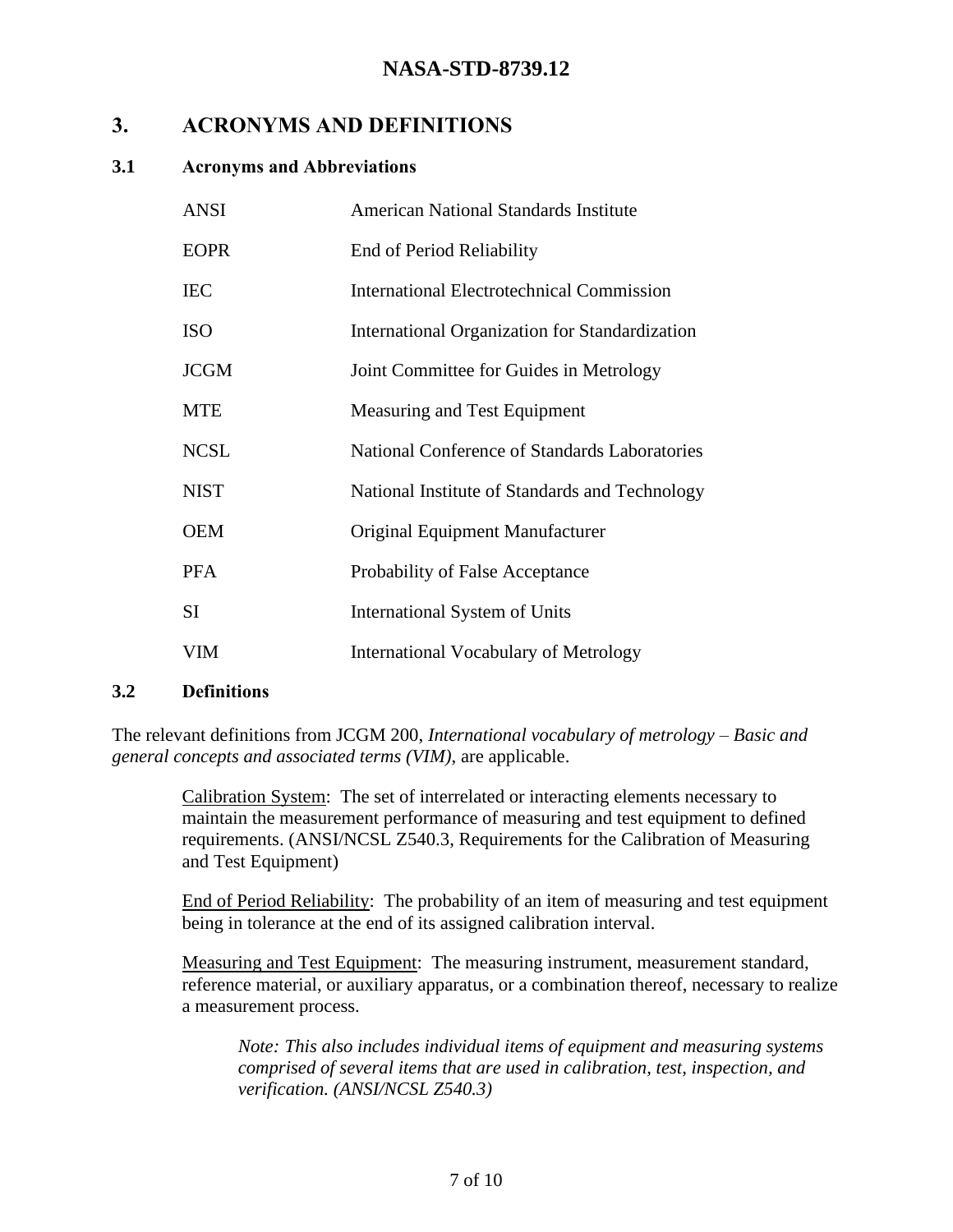## <span id="page-7-0"></span>**4. REQUIREMENTS**

#### <span id="page-7-1"></span>**4.1 Traceability**

MTE shall be traceable through the National Institute of Standards and Technology (NIST) or a National Metrology Laboratory recognized by NIST to the International System of Units (SI) by an unbroken chain of calibrations.

#### <span id="page-7-2"></span>**4.2 Calibration System**

4.2.1 Calibration systems shall be implemented within the context of an overarching Quality Management System (e.g., SAE AS9100, Quality Management Systems – Requirements for Aviation, Space, and Defense Organization, SAE AS9003, Inspection and Test Quality Systems Requirements for Aviation, Space and Defense Organizations, ISO 9001, Quality Management Systems – Requirements), as required by NPR 8735.2, Hardware Quality Assurance Program Requirements for Program and Projects, applicable contracts, and agreements.

4.2.2 The accuracy, reliability, and use of MTE shall be controlled through the use of a calibration system compliant to one of the following standards:

a. ANSI/NCSL Z540.1-1994 (R2002), Calibration Laboratories and Measuring and Test Equipment - General Requirements.

b. ANSI/NCSL Z540.3-2006 (R2013).

c. ISO/IEC 17025:2017, General Requirements for the Competence of Testing and Calibration Laboratories.

4.2.3 When calibrations compliant to ANSI/NCSL Z540.1, ANSI/NCSL Z540.3, or ISO/IEC 17025 are not available, original equipment manufacturers (OEM) may provide calibrations for their MTE. In such cases, evidence of traceability and documented test data shall be obtained from the OEM.

#### <span id="page-7-3"></span>**4.3 Probability of False Acceptance (PFA), Applies only to ANSI/NCSL Z540.3**

4.3.1 In cases where 20 or more like calibrations are performed (see paragraph 4.3.2 below), a probability of false acceptance (PFA) of 2% may be achieved by observing end-of-period reliability (EOPR) values specified in the [Table 1.](#page-7-4) This is considered acceptable evidence of compliance to ANSI/NCSL Z540.3 sub-clause 5.3.b (false acceptance requirements) and subclause 5.3.3 (measurement uncertainty requirements) for calibrations meeting these conditions.

| <b>Number of calibrations</b> | <b>Required Observed EOPR</b> |
|-------------------------------|-------------------------------|
| Less than 20                  | Not applicable                |
| 20 to 39                      | 95% or greater                |
| 40 to 69                      | 93% or greater                |

<span id="page-7-4"></span>Table 1. End-of-Period Reliability (EOPR) Values to Achieve PFA of 2%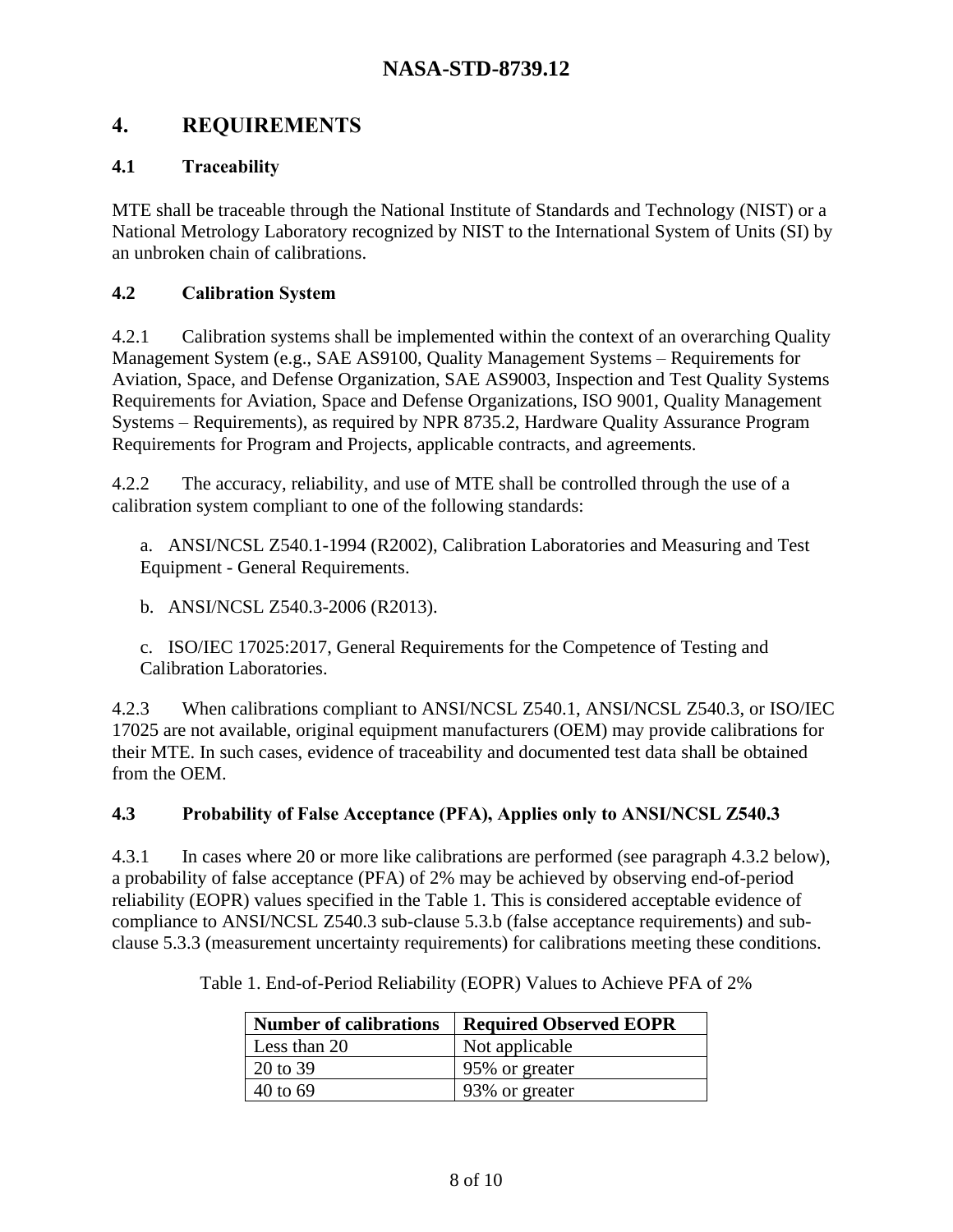| 70 or more<br>92% or greater |
|------------------------------|
|------------------------------|

4.3.2 EOPR data used to meet the 2% PFA requirement shall be for MTE of the same manufacturer, model, and technical specifications, and result from the same calibration procedure and calibration interval.

#### <span id="page-8-0"></span>**4.4 Procurement of External Calibration Services**

4.4.1 Procurement of calibration services, including procurements made using a purchasing card (also known as a P-card), shall:

a. Ensure that the calibration provider's capability satisfies the range and accuracy requirements for MTE to be calibrated.

b. Specify the calibration standard which the calibration service provider is required to meet within the contract/subcontract/purchase order.

#### <span id="page-8-1"></span>**4.5 Measuring and Test Equipment Repair and Adjustment**

4.5.1 Calibration or repair of MTE requiring direct interaction with internal or external electrostatic discharge (ESD) sensitive components shall be performed using ESD controls that ensure preservation of the MTE. Recommended ESD control methods are provided in ANSI/ESD S20.20, Standard for the Development of an Electrostatic Discharge Control Program for Protection of Electrical and Electronic Parts, Assemblies and Equipment (Excluding Electrically Initiated Explosive Devices).

#### <span id="page-8-2"></span>**4.6 Metrology and Calibration Records**

4.6.1 Record retention requirements for calibration records are provided in NPR 1441.1, NASA Records Management Program Requirements, and NRRS 1441.1, NASA Records Retention Schedule.